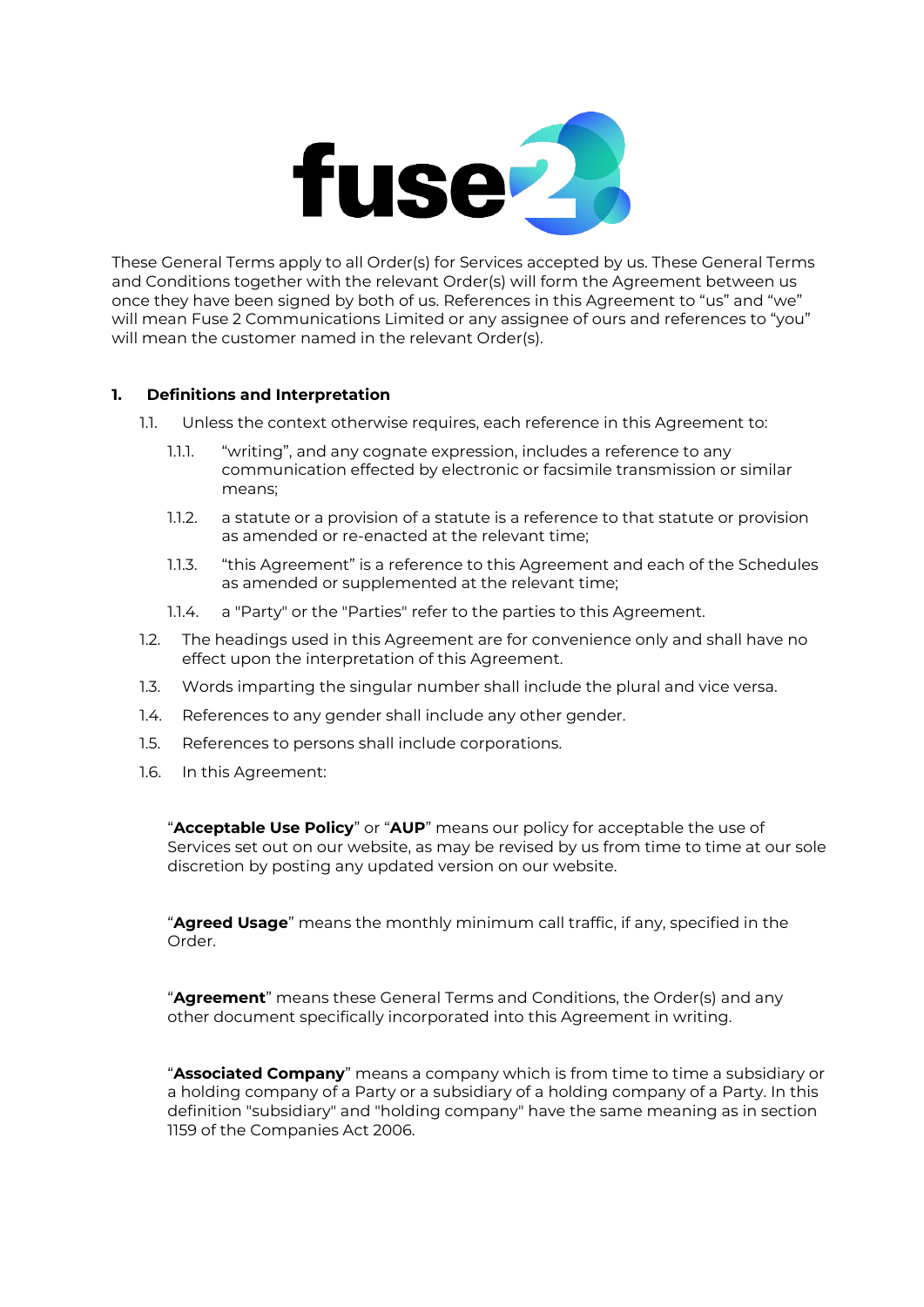"**Authorisation**" means the right to operate Public Electronic Communications Networks and/or Services (as defined in the Communications Act 2003) and any commensurate provision in jurisdictions other than the United Kingdom.

"**Charges**" mean the charges payable by you to us for the provision of the Services as set out in the Order or any revised version of the Order or notified to you in accordance with clause [8.2](#page-6-0) of this Agreement, together with all applicable taxes and any interest due in accordance with clause [8.3](#page-6-1) of this Agreement.

"**Committed Period**" means, in respect of each Service, the period specified in an Order Form, the Charges, or in writing between the Parties, or, if unspecified, a period of twelve (12) calendar months, in each case commencing on the date when both parties have executed the Order. In the event you are reselling the Services, or acquiring additional units of the Services, the Committed Period may vary between individual Services or individual orders for quantities of the Services, as defined in the Order, the Charges or otherwise agreed in writing.

"**Competent Authority**" means any Government, Government department or agency, regulatory or judicial body in any jurisdiction in which the Services are used.

"**Confidential Information**" means information that falls within the types of information which has been designated as confidential by either you or us or that ought to be considered as confidential (however it is conveyed or on whatever media it is stored) including information which relates to the business, affairs, properties, assets, trading practices, Services, developments, trade secrets, intellectual property rights, know-how, personnel, customers and suppliers of either party, and all personal data within the meaning of the Data Protection Act 2018.

"**Customer Equipment**" means any hardware provided or procured by you to enable the use of the Services.

"**Facility Limit**" means the monthly financial limit applied for charges incurred under this Agreement which is set by us at our sole discretion.

"**Insolvency Event**" means a notice being issued to propose a resolution or a petition being presented for winding up or dissolution, or such a resolution being passed or any steps being taken with a view to a voluntary arrangement or other assignment, composition or arrangement with all or any creditors or any moratorium, readjustment, rescheduling, forgiveness or deferral of all or any indebtedness or an administrator or receiver being appointed over a party or all or any of its assets or any action anywhere similar or analogous to any of the foregoing;

"**Interconnection Partner**" means a supplier to us involved in the provision of Rebate Services.

"**Knowledgebase**" means the articles available at [], or other support materials we may publish from time to time on our website.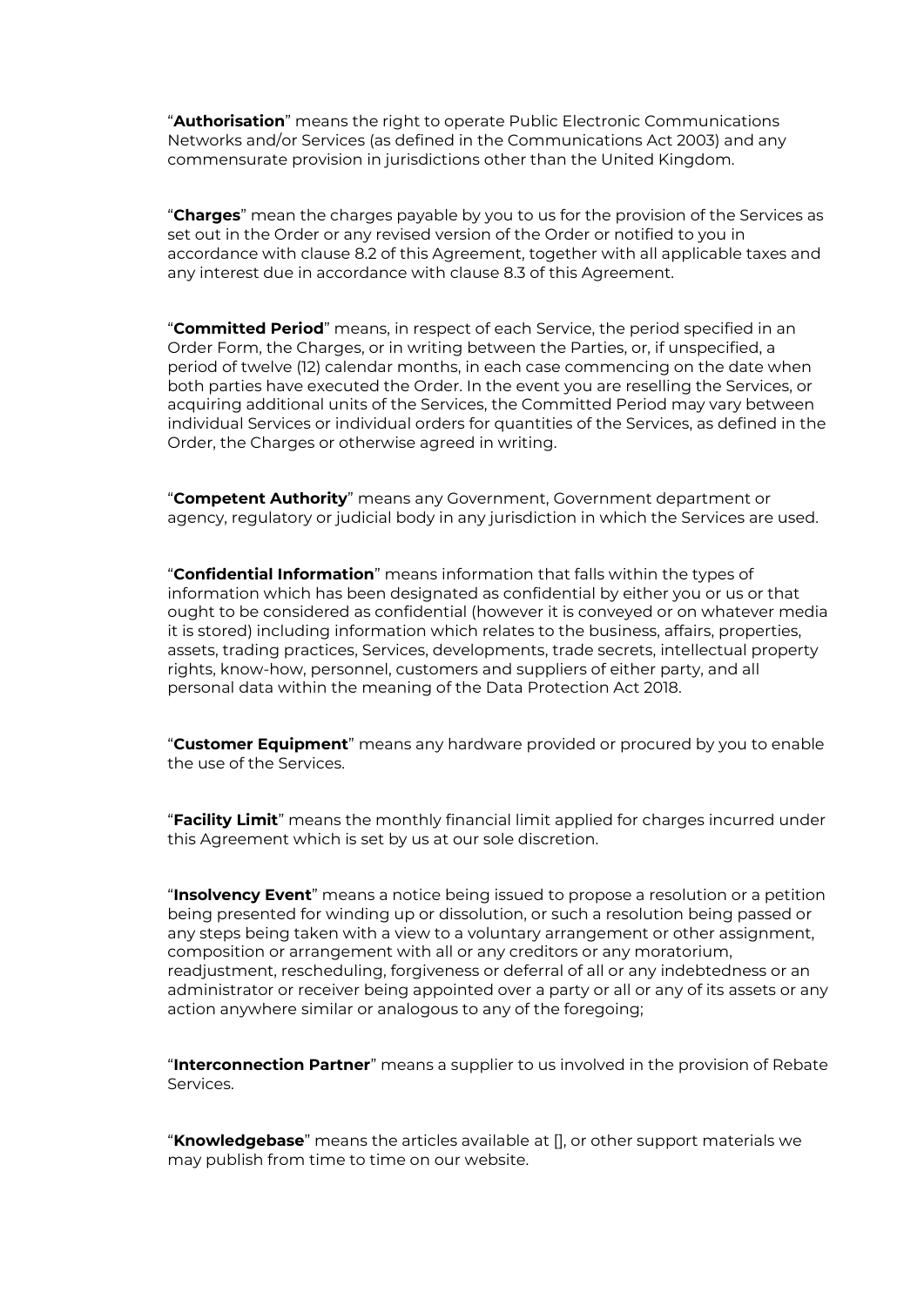"**Legislation**" means any relevant Act of Parliament, relevant associated secondary legislation, or instruments lawfully enacted by any Competent Authority in any jurisdiction in which the Services are used.

"**Order**" means a schedule which sets out the scope of the Services, the relevant Charges and any special terms which are particular to that Service.

"**Our Equipment**" means any hardware which is provided by us as an integral part of the Services.

"**Rebate Service**" is defined in clause [8.2](#page-6-0) of this Agreement.

"**Service**" means any one of the services described in an Order and "Services" means any combination of two or more such services.

"**Service Credit**" is defined in any relevant service level agreement incorporated into this Agreement.

"**Service Failures**" means any failure, error or defect in the provision of the Services by us but excludes failures, errors or defects arising from, caused by or contributed to by your acts or omissions or third parties including other providers of telecommunications, computers or other equipment or services including internet services or any failure, error or defect arising as a result of causes beyond our reasonable control.

"**Signals**" shall have the meaning in section 32 of the Communications Act 2003;

"**Software**" means the software provided by us to you for the purposes of enabling you to use the Services including all associated documentation.

"**Third-Party Products"** means the provision of any software or hardware which we provide to you which has not been incorporated into the Services.

#### **2. Services Provided by Us**

- 2.1. We will provide the Services in accordance with the terms of this Agreement.
- 2.2. We will use reasonable skill and care when providing the Services.
- 2.3. We will use reasonable endeavours to ensure that any of Our Equipment or Third Party Products comply with the Legislation at the time we provide Our Equipment or Third Party Products to you. We make no warranty as to the on-going fitness of purpose of compliance with the Legislation of Our Equipment or Third Party Products after they have been provided to you, including during the remainder of any Committed Period.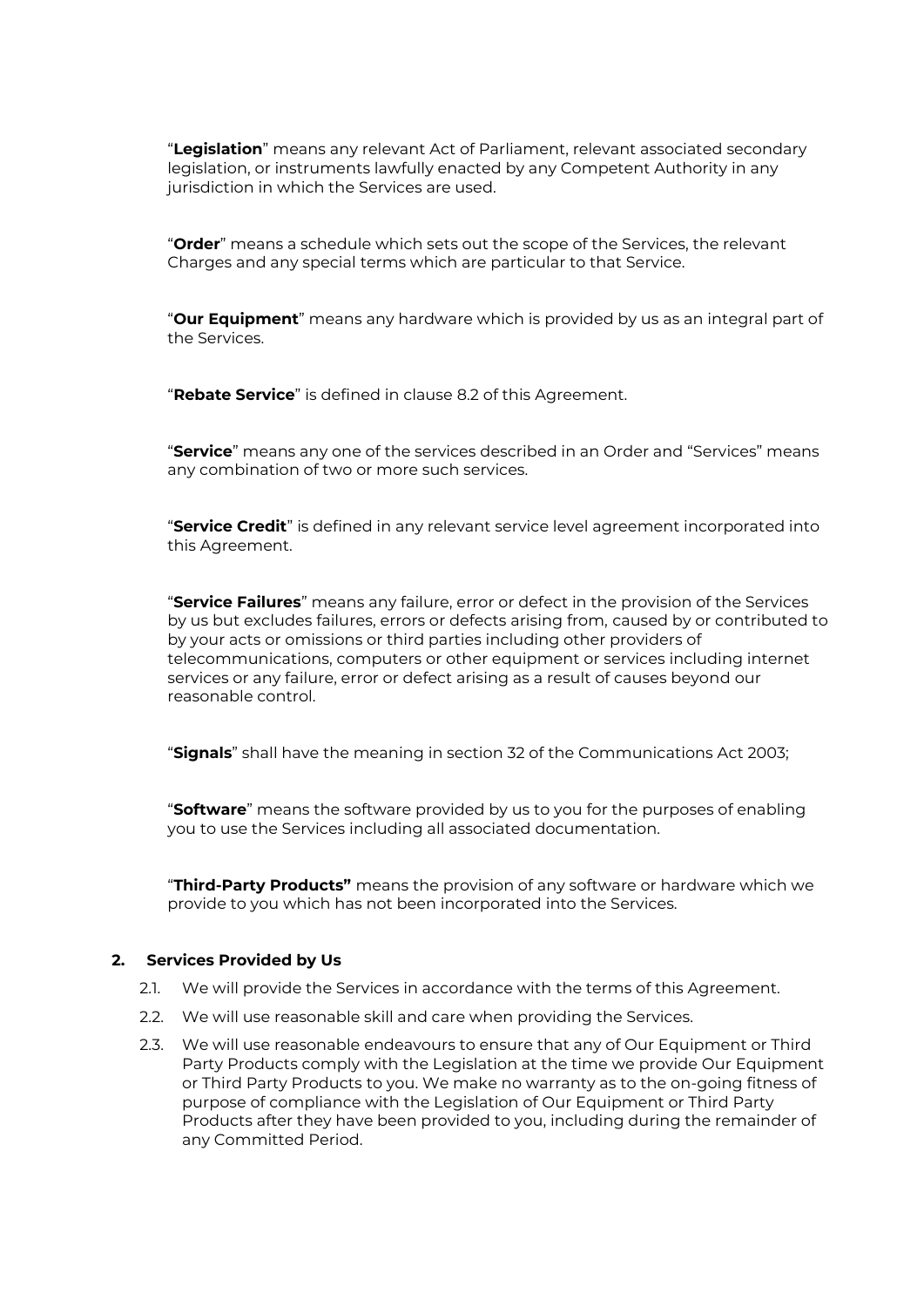- 2.4. The Services are provided for use by you in the course of your business, which, for the avoidance of doubt, subject to the terms of this Agreement, includes the resale of the Services to third parties as a non-exclusive reseller of the Services.
- 2.5. We may monitor your use of the Services, including the content of Signals, only to the extent necessary to comply with Legislation, monitor compliance with this Agreement (where we have a reasonable suspicion that there is a breach) and to diagnose and remedy a Service Fault.
- <span id="page-3-0"></span>2.6. We may vary how we provide the Services to you at our sole discretion; in varying how we by which provide the Services pursuant to this clause [2.6,](#page-3-0) we shall offer the same Services to you as those which you received from us before any such variation.

# **3. Service Levels**

- 3.1. We do not guarantee that the Services will be continuously available to you or free from Service Failures. Our service level agreements can be found at [www.fuse2.net/support/legal/](http://www.fuse2.net/support/legal/) . We may vary our service level agreements from time to time at our sole discretion and without notice.
- 3.2. Where you believe that you are experiencing a Service Failure you must attempt to diagnose the Service Failure and take remedial action in accordance with the instructions on the Knowledgebase we publish from time to time and only when it is apparent that the Service Failure cannot be remedied without our assistance report this to us via the Fuse 2 Communications Limited Service help desk (the details of which will be provided by us to you from time to time), providing sufficient information to enable us to investigate the problem. We will log the time of receipt of all such reports.
- 3.3. Where we spend time investigating a fault reported by you and conclude that there has been no Service Failure, or that the Service Failure (alleged or otherwise) could have been resolved through the instructions published by us on the Knowledgebase reserve the right to charge you for all reasonable costs and expenses incurred by us in investigating the report and you agree to pay such charges.

#### <span id="page-3-2"></span><span id="page-3-1"></span>**4. Your Use of Services**

- 4.1. You agree that you will not use the Services (or allow the Services to be used) in a way which would:-
	- 4.1.1. Contravene or cause us to contravene any Legislation;
	- 4.1.2. Contravene our Acceptable Use Policy;
	- 4.1.3. Compromise the security of our Equipment or other systems (including those of other providers we are interconnect with), including by introducing viruses or failing to employ appropriate security procedures;
	- 4.1.4. Enable or permit unauthorised access by you or third parties to the network;
	- 4.1.5. Exceed your Facility Limit;
	- 4.1.6. Lose or cause us to lose or breach or cause us to breach our Authorisation;
	- 4.1.7. Exceed Fuse 2 Communications Limited or (where relevant) its suppliers' fair usage policy or acceptable use policies on applicable services as published by us from time to time;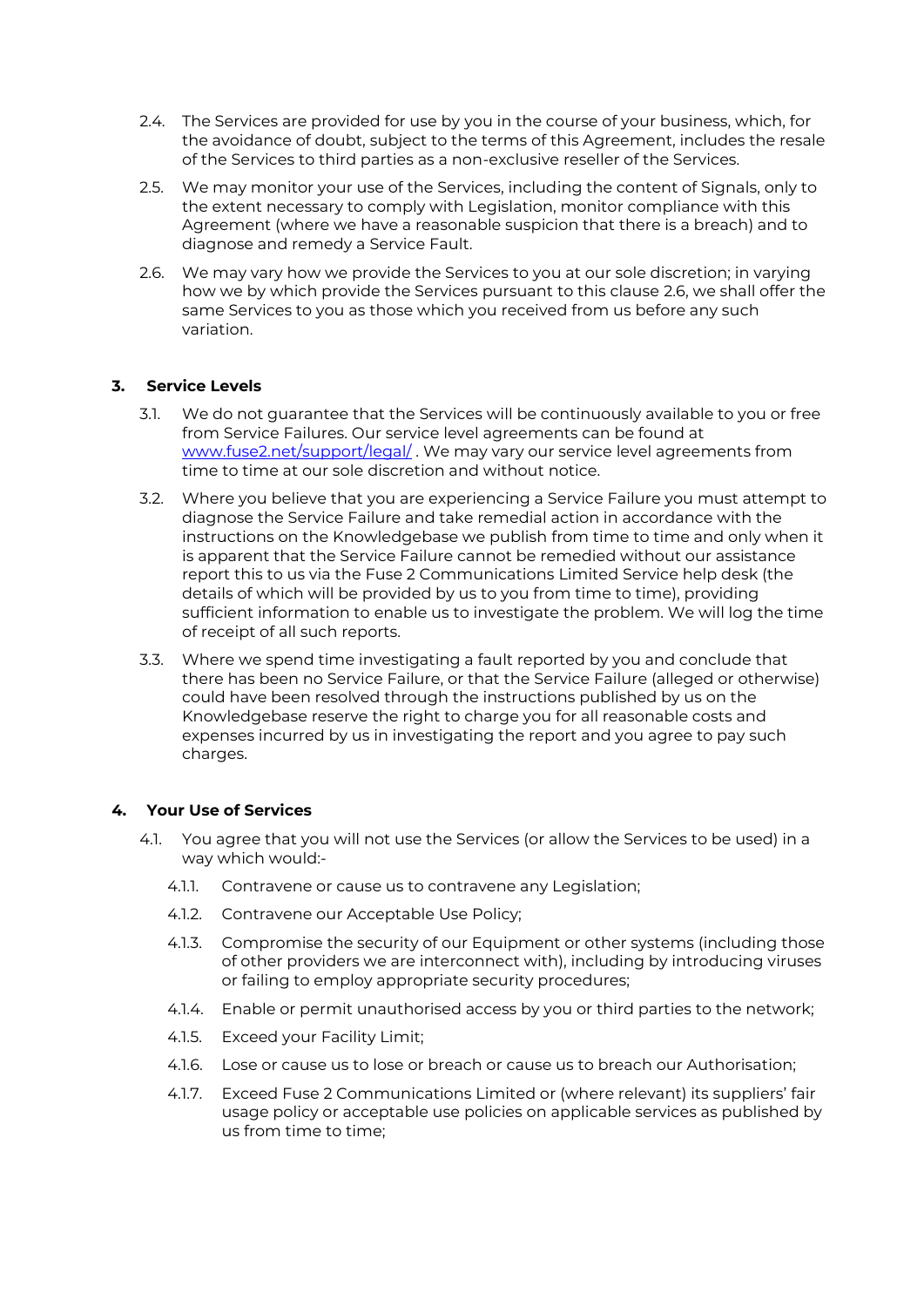- 4.2. You agree to comply with any reasonable instructions in relation to your relationship with us or the use of the Services given to you by us from time to time, including but not limited to;
	- 4.2.1. providing assistance in investigating any breach, or alleged breach, of this Agreement by you or your customers;
	- 4.2.2. providing assistance to any Competent Authority or law enforcement agency reasonably requested in the investigation of any unlawful use of the Services.
- 4.3. You will indemnify us against any claims, proceedings or threatened proceedings from third parties and against any loss or damage suffered by you arising from any breach of your obligations under this Agreement, including this clause [4,](#page-3-1) and for all costs and expenses reasonably incurred by us in investigating and defending ourselves in relation to any such claims, proceedings or threatened proceedings.
- 4.4. You are solely responsible for safeguarding your data by taking back up copies, maintaining a disaster recovery process and through any other means you believe appropriate.
- 4.5. To enable us to perform our obligations under this Agreement, you will obtain all requisite licenses, consents and permissions and permit or procedure permission for us or our agents to have access to the required premises and will provide such reasonable assistance and information as we request from time to time. We will routinely work during normal office hours. Any request by us to carry out work at other times may be refused by you. Any request by you that we carry our work at other times may be refused by us, but if accepted such work will be charged to you at our then current standard rates.

# **5. Our Equipment**

- 5.1. Our Equipment is owned by us, or our suppliers, agents or licensors, and no title in any of Our Equipment will pass to you under this Agreement. We grant you a nonexclusive license to use the Equipment at the premises specified in the Order while the Services to which Our Equipment relates are being provided to you under this Agreement.
- 5.2. Where Our Equipment is being provided for use at your site you will be responsible for its maintenance and prompt return to us on the termination of the Services. Unless we agree otherwise, you will be responsible for the installation of Our Equipment. Where we are to install Our Equipment you grant us and our agents (or shall procure us and our agents) a right of access to the required premises, on reasonable notice, to install Our Equipment and in all cases to inspect, test, maintain or otherwise deal with Our Equipment and to recover it in the event that you fail to return it on request.
- 5.3. Risk in respect of Our Equipment will pass to you on delivery of Our Equipment to you and you will obtain and maintain all risks insurance cover sufficient to protect our interests in relation to Our Equipment.
- 5.4. You will indemnify us against any claims, proceedings or threatened proceedings from third parties (including our customers) and against any loss or damage suffered by us arising from your use of Our Equipment where such claims and/or losses arise from the acts or omissions of you or your customers, agents or subcontractors, and for all costs and expenses reasonably incurred by us in investigating and defending ourselves in relation to any such claims, proceedings or threatened proceedings.
- 5.5. You shall not grant any person, nor permit any person, to allow any charge or lien to be placed on Our Equipment, nor to allow Our Equipment to be pledged as any form of security.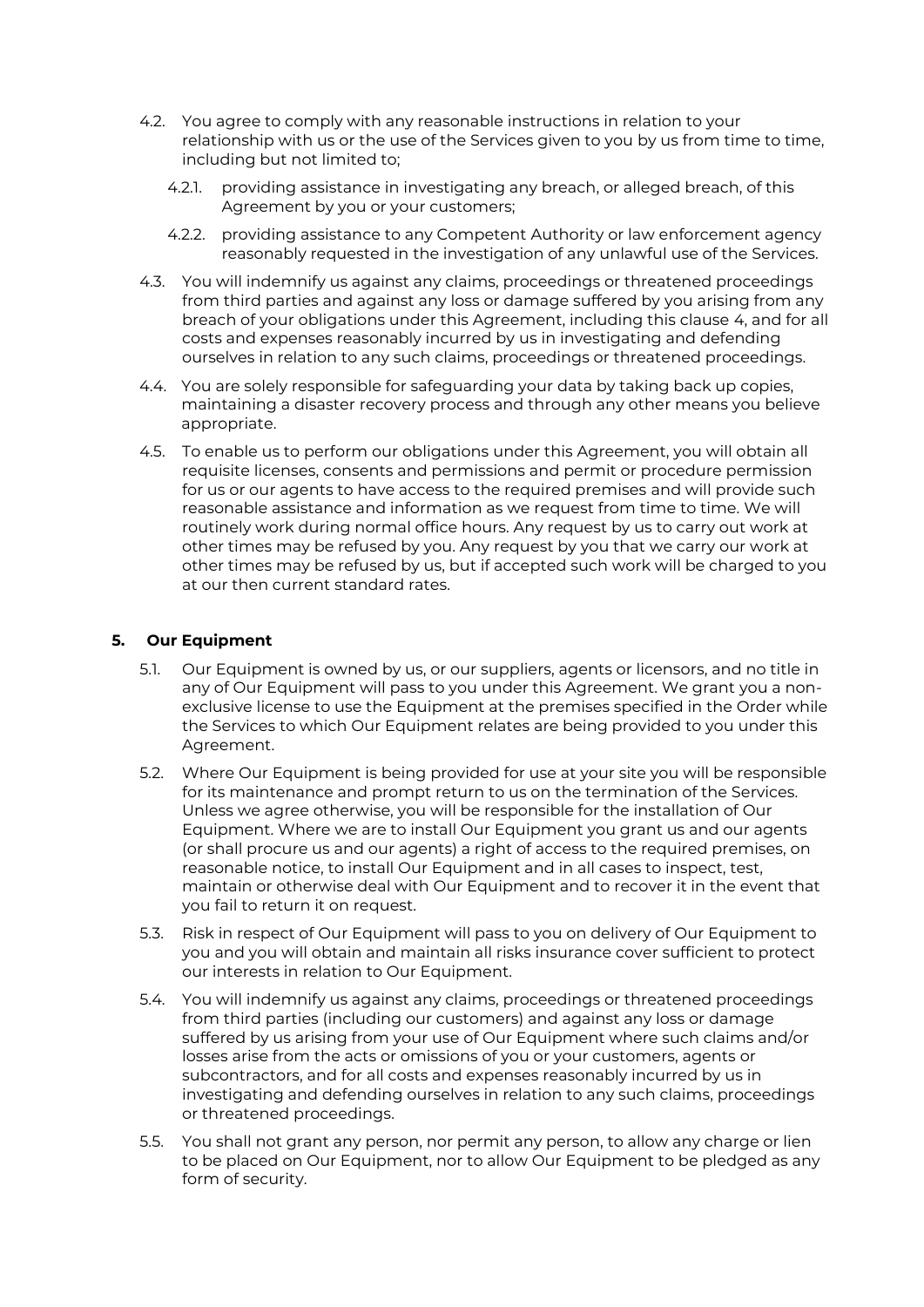## **6. Customer Equipment**

- 6.1. Except as expressly set out in this Agreement, you will be responsible for providing all necessary hardware, software, network facilities and telecommunications services to access and make use of the Services provided by us.
- 6.2. You will ensure that the Customer Equipment conforms at all times with the Legislation. We will not be under any obligation to connect or keep connected any Customer Equipment if it does not so conform or if in our reasonable opinion it is liable to cause death, personal injury or damage to property or to impair the quality of the Services provided by us or to cause us to lose (or risk us to lose) our Authorisation or to put us in breach of our obligation to any third party.
- 6.3. You are responsible for:-
	- 6.3.1. Ensuring that the Customer Equipment meets the minimum technical specifications as notified by us required to be compatible with the Services;
	- 6.3.2. Ensuring that the Customer Equipment is supplied and maintained in a safe condition, and in good working order;
	- 6.3.3. Obtaining all required licenses or other consents to enable us to have access to and use of the Customer Equipment for the purpose of providing the Services including, but not limited to, any license rights in respect of software which forms a part of the Customer Equipment. You are solely responsible for any costs associated with obtaining such licenses and consents;
- 6.4. You will indemnify us against any claims, proceedings or threatened proceedings from third parties (including our customers) and against any loss or damage suffered by us arising from your use of Customer Equipment where such claims and/or losses arise from the acts or omissions of you or your customers, agents or subcontractors, and for all costs and expenses reasonably incurred by us in investigating and defending ourselves in relation to any such claims, proceedings or threatened proceedings.

# **7. Third Party Equipment**

- 7.1. Where we provide Third Party Equipment, it is sold to you on an 'as-is' basis. We give no warranty as to its fitness of purpose in relation to the Services or any other application, save as we are expressly required to by the Legislation.
- <span id="page-5-0"></span>7.2. Title to the Third-Party Equipment shall only pass to you on receipt of cleared funds for the Third-Party Equipment.
- 7.3. You are required to ensure that the Third-Party Equipment is adequately insured against all perils between it coming into your possession and title passing to you. You shall not allow any charge or lien to all over any Third-Party Equipment, nor promise it as a form of security, nor pass title to another party on any Third-Party Equipment until clause [7.2](#page-5-0) of this Agreement is satisfied.

#### **8. Charges and Payment**

8.1. You will pay us the Charges as specified in the Order or as subsequently notified to you in accordance with clause [8.2](#page-6-0) of this Agreement. Unless specified in writing to the contrary, Charges will be payable with effect from the date what a Service or any part of a Service is first made available to you for commercial use.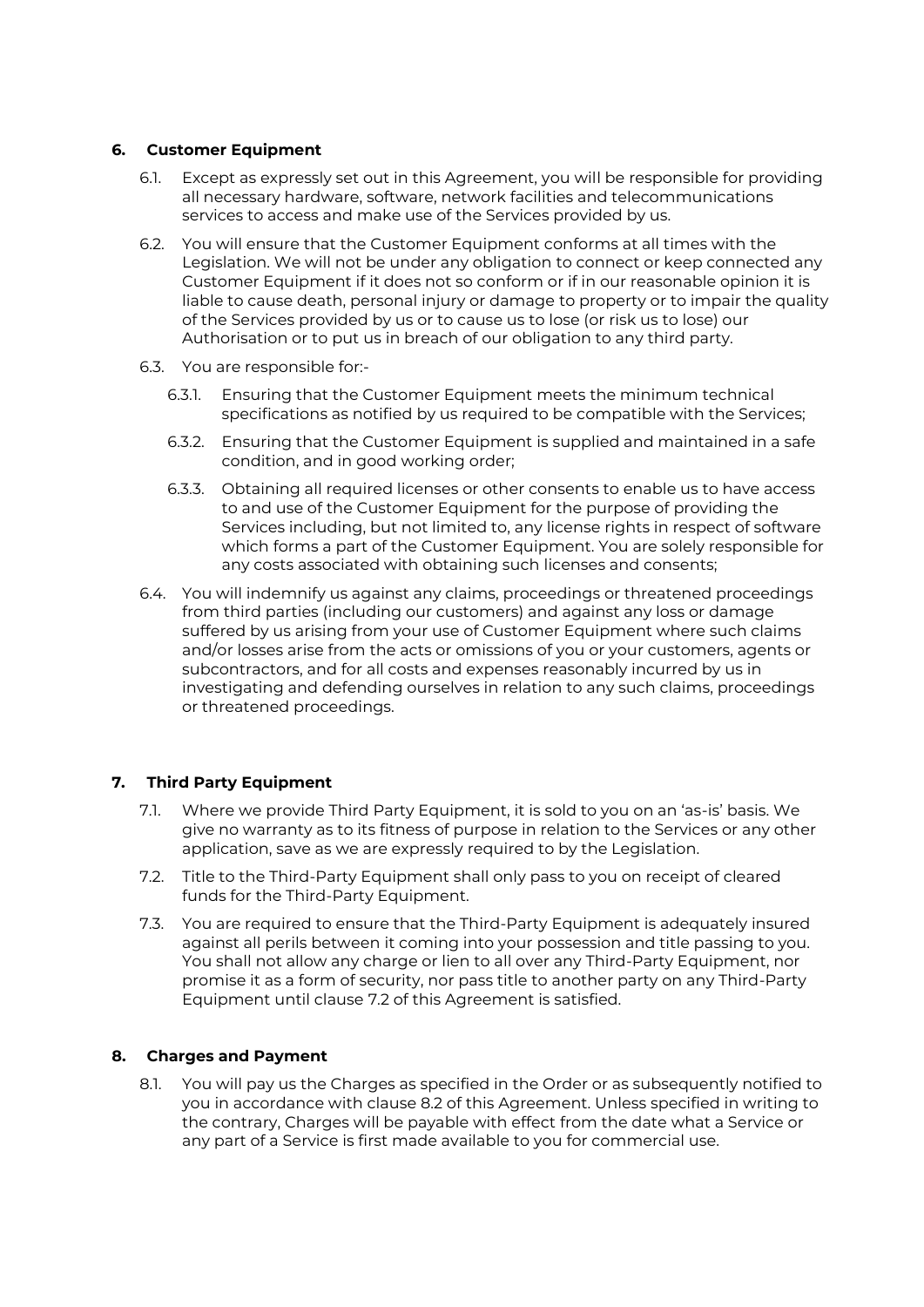- <span id="page-6-0"></span>8.2. We may change the Charges for any Service by giving you thirty (30) calendar days' notice of such change. The revised Charges will apply to all Services provided after the effective date of the notice of change.
- <span id="page-6-1"></span>8.3. All Charges are stated exclusive of value added tax (VAT) or other applicable taxes. You will be responsible for paying VAT and other applicable taxes which will be included in our invoices at the applicable rate(s).
- 8.4. We will issue invoices for the Services in accordance with the billing periods and methods specified in the Order. If no such terms are specified, then recurring charges shall be invoiced monthly in advance and usage charges shall be invoiced monthly in arrears.
- 8.5. You will pay invoices within thirty (30) calendar days of the date of the invoice, unless otherwise agreed in writing. We may charge interest on all overdue amounts from time to time on a daily basis at a rate of 4% per year above the base rate of HSBC, to run on a pro-rata basis from the due date of payment until receipt by us of the full amount (including any accrued interest) whether before or after judgment in respect of the overdue amount.
- <span id="page-6-2"></span>8.6. Where the Services comprises or includes services in respect of which rebates are payable by us to you ("**Rebate Service**"), we will use reasonable endeavours to notify you of the amount of rebate due for each calendar month or other applicable period within fifteen (15) days of the end of each billing period. It is then your responsibility to issue an invoice to us for payment of the rebate due. We will pay the rebate the on the later of;
	- 8.6.1. 45 days following the date of your invoice or;
	- 8.6.2. within fourteen (14) days of the date of receipt by us of sums from our Interconnection Partners paid to us in respect of the applicable Service. You do not have the right to deduct rebates payable by us to you from the payment of Charges due from you to us.
- 8.7. Following a decision or request from the Phonepaid Standards Authority (or other Competent Authority) relating to a Rebate Service, or where we have reasonable grounds to suspect you have breached any of the obligations of this Agreement, we may withhold from any rebate payable to you or demand payment by you of such sums as are sufficient to meet any fines, administrative charges or other sums lawfully payable to us to any Competent Authority.
- 8.8. Where a network operator (including, without limitation, BT) withholds, or threatens to withhold, payment of any sum (in whole or in part) due to us in relation to a Rebate Service or subsequently claims repayment of any sum (in whole or in part) paid to us in relation to a Rebate Service, we may deduct from any rebate payable to you and keep or demand payment by you of a sum equal to the amount delayed, withheld or claimed until such network operator makes payment of the same in full to us.
- 8.9. In calculating the amount due to you for a Rebate Service under clause [8.6](#page-6-2) of this Agreement, we may deduct any reasonable cost we incurred in defending the Rebate Service to any Interconnection Partner, Competent Authority or third party, including deducting any settlement that we enter into, which we may do from time to time, acting reasonably. You hereby warrant that you will provide all reasonable assistance to us in defending a Rebate Service used by you and hereby irrevocably agree to abide by any decision we make in reaching a settlement with an Interconnection Partner, Competent Authority or relevant interested party.
- <span id="page-6-3"></span>8.10. If the Customer wishes to dispute an invoice, or any part of an invoice issued by Fuse 2 Communications Limited, it must do so, in writing, within twenty-one (21) days of the date of the invoice after which time it shall be deemed to have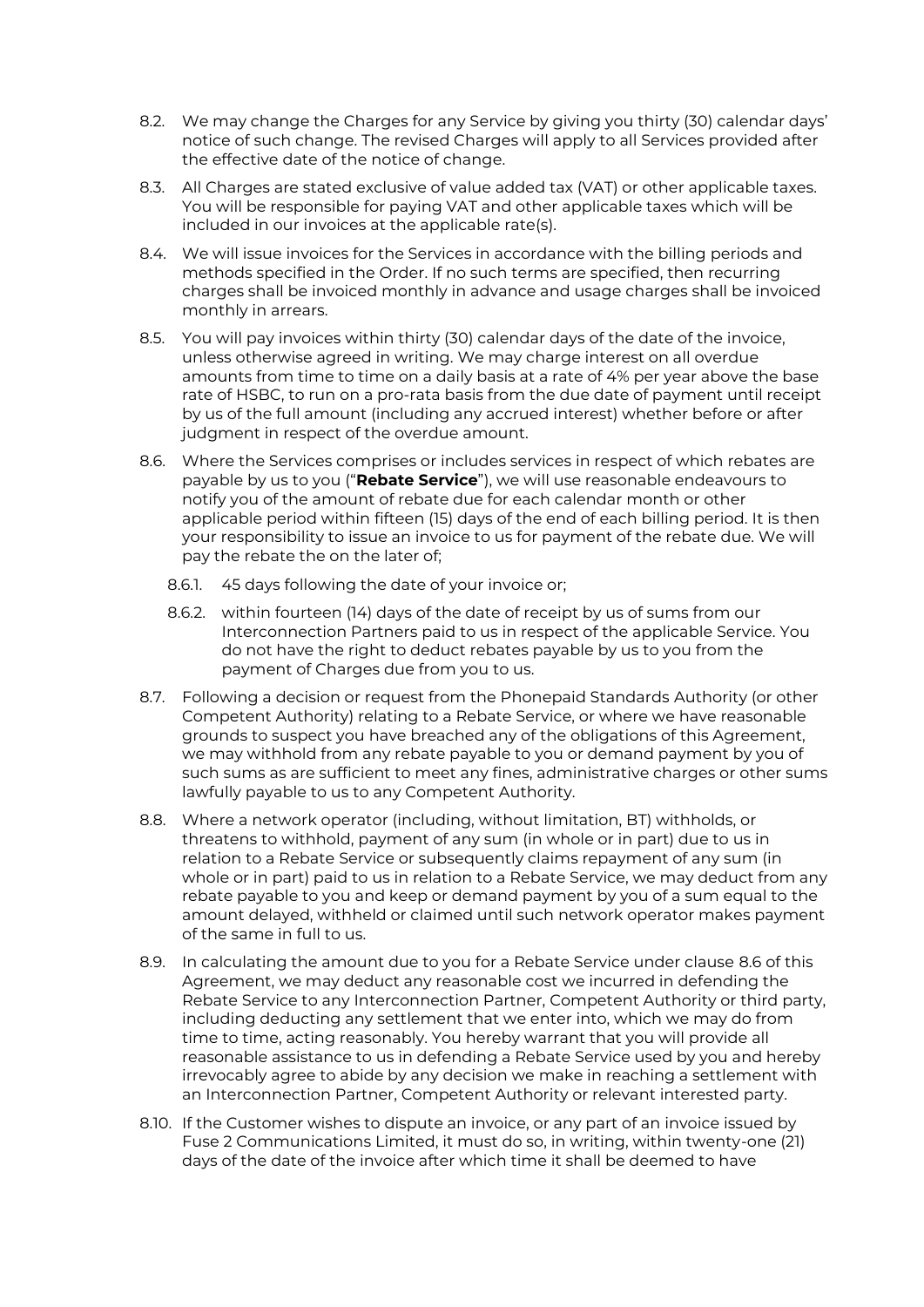irrevocably accepted the accuracy of the invoice and precluded from raising any such dispute. Any such dispute raised pursuant to this clause [8.10](#page-6-3) must;

- 8.10.1. be accompanied by sufficient detail to justify the dispute; and
- 8.10.2. relate only to the magnitude of the Charges or the volume of the Services invoiced or a Service Credit;
- 8.10.3. not relate to any Charges incurred by you as a result of unauthorised access to the Services;
- 8.11. Payment for all sums not in dispute shall be made on the due date.
- 8.12. All Charges for the Services shall be chargeable and payable by you in all circumstances, including, without limitation;
	- 8.12.1. whether any usage of the Services was accidental or by any unauthorised person or persons;
	- 8.12.2. alleged or actual fraud (including short-stopping);
	- 8.12.3. non-payment of monies owed to you by your customers;
	- 8.12.4. any Facility Limit being exceeded.

#### **9. Security and Back up Services**

- 9.1. You are responsible for the security of your use of the Services including, but not limited to, protecting all passwords (and ensuring all passwords meet industry accepted thresholds for security), backing-up all data, employing appropriate security devices, including virus checking software, monitoring for unauthorised access, and having disaster recovery processes in place.
- 9.2. Where you are or become aware of any matters which you know constitute a threat to the security of Services, you will immediately advise us of such matters.

#### **10. Commencement**

- 10.1. This Agreement will commence on the date when both parties have executed the Order and will continue for the Committed Period and thereafter until terminated in accordance with its terms.
- 10.2. We will use our reasonable efforts to begin providing the Services by the Start Date, if any, stated in the Order. However, the Start Date and any other dates given in this Agreement are estimates and are provided for planning purposes only. We therefore have no liability for failure to meet Start or other dates.

# <span id="page-7-1"></span>**11. Termination**

- 11.1. If you fail to pay any Charges or fail to comply with your obligations under clause [4](#page-3-1) of this Agreement, these failures will be deemed to be material breaches for the purposes of clause [11.2](#page-7-0) below;
- <span id="page-7-0"></span>11.2. We may terminate this Agreement with immediate effect by notice in writing if you:
	- 11.2.1. Fail to pay any sums due to us within seven (7) days of receiving written notice from us indicating the sums due and demanding payment;
	- 11.2.2. Fail to reach the Agreed Usage for a period of 90 consecutive days;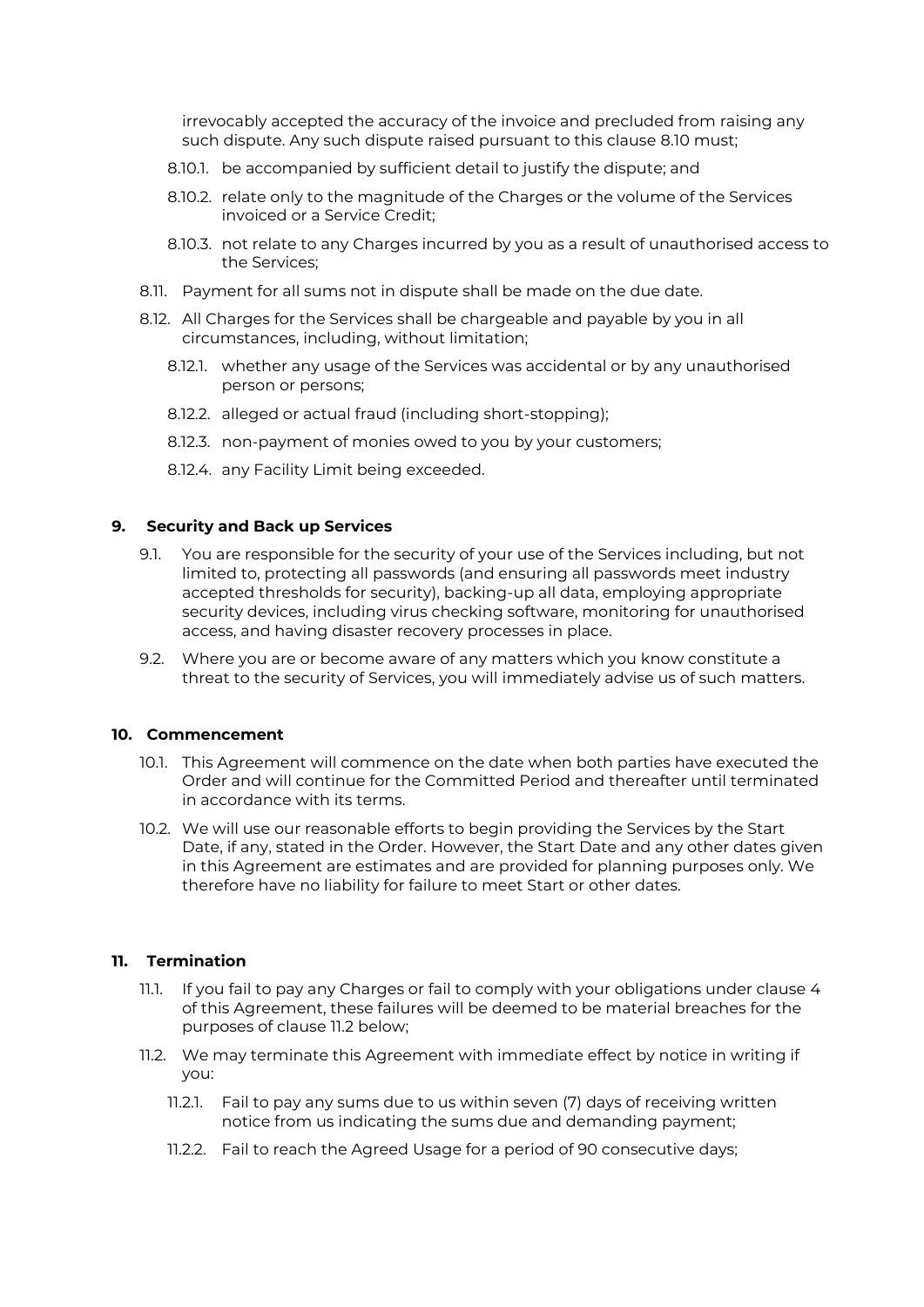- 11.2.3. Are in material breach of this Agreement where the breach is capable of remedy and fail to remedy that breach within 30 days of receiving the notice specifying the breach;
- 11.2.4. Are in material breach of this Agreement and that breach cannot be remedied;
- 11.2.5. Commit persistent breaches of the Agreement;
- 11.2.6. Have any Authorisation under which you have the right to run your telecommunication system and connect it to our system removed, revoked or amended;
- 11.2.7. An Insolvency Event occurs to you;
- 11.2.8. We may terminate this Agreement if we cease to be Authorised or if our Authorisation is revoked or modified in any way which has a material impact on our ability to provide the Services or any of them or if we are prohibited from providing or restricted in our entitlement to provide the whole or any part of the Services.
- <span id="page-8-0"></span>11.3. Either Party may terminate this Agreement, or an Order made under this Agreement, by giving us thirty (30) days written notice, such notice not to expire before the end of any Committed Period. If we do not receive notice to terminate the Agreement or an Order from you (and do not ourselves terminate the Agreement pursuant to this clause [11.3\)](#page-8-0) this Agreement, or Order, will automatically renew for another Committed Period at the end of the Committed Period for a further period equal to the original Committed Period.

#### **12. Consequences of Termination**

- 12.1. In the event that this Agreement is terminated (for whatever reason) during the Committed Period we reserve the right to raise a charge to recover our lost revenue for the remainder of the Committed Period. This will be the higher of either the average monthly bill or committed monthly spend multiplied by the number of months remaining to end of the Committed Period. Average monthly bill will be based on your last three full calendar monthly bills.
- <span id="page-8-1"></span>12.2. In the event that we terminate this Agreement (for whatever reason) and we have reasonable to believe that a consequence of the termination shall be a disruption in the use of the Services by your customers, you shall provide all reasonable endeavours and assistance in assigning, novating or transferring (in a manner we specify, in our sole discretion) your affected customers to Services offered to them directly by us or our Associated Companies. Any such assignment, novation or transfer or otherwise under this clause [12.2](#page-8-1) shall occur at your expense with no recompense, compensation or otherwise due to you from us.
- 12.3. On termination of the Agreement each party will return to the other party any Confidential Information which it has in its possession.

#### **13. Cancellation and Suspension**

- <span id="page-8-2"></span>13.1. We may suspend the provision of any Services if:
	- 13.1.1. You fail to meet any of your obligations under this Agreement including your obligations in relation to the Facility Limit;
	- 13.1.2. We have reasonable cause to believe that you, or any third party, is acting in breach of any of the obligations in clause [4.1](#page-3-2) of this Agreement;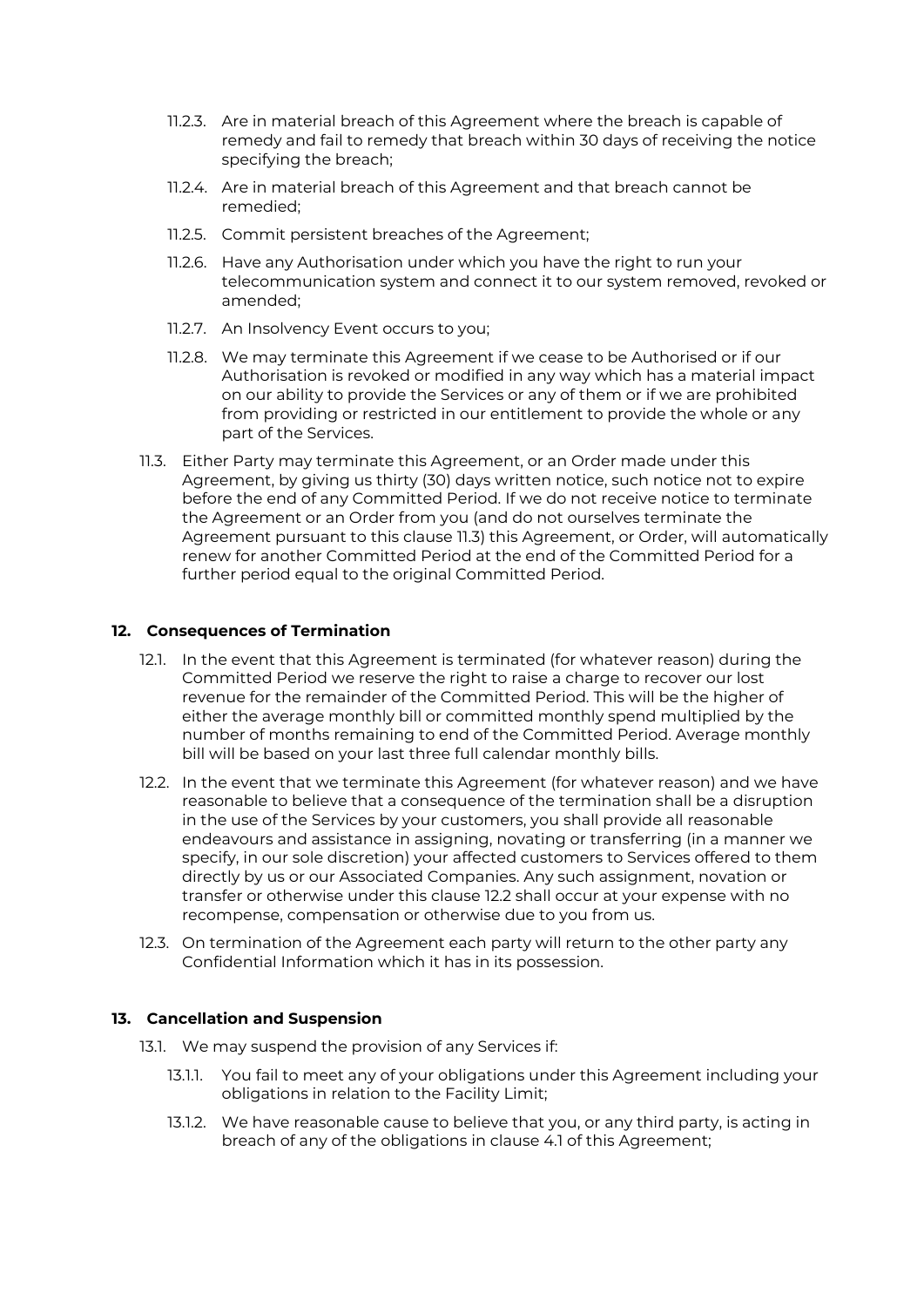- <span id="page-9-0"></span>13.1.3. Technical limitations exist or arise which make the provision of the Services impossible or materially limit the functionality or performance of the Services;
- <span id="page-9-1"></span>13.1.4. Necessary for operational reasons such as upgrades to the Services or regular or emergency maintenance;
- 13.1.5. We are obliged to comply with any order, instruction or request of a Competent Authority;
- 13.1.6. If and to the extent that in our opinion your conduct is likely to result in the breach of any law or is otherwise prejudicial to our interests;
- 13.1.7. You or your customers cause, or permit to be caused, any defamation or disrepute to us, our agents or suppliers; or
- 13.1.8. Notwithstanding clause [13.1.2](#page-8-2) above, we have reasonable cause to believe that your, or your customers', conduct would, or may imminently, give rise to our right to terminate this Agreement pursuant to clause [11](#page-7-1) of this Agreement.
- 13.2. We will, where practical, give you notice of our intention to suspend the Services and, in relation to suspension for the reasons stated in clauses [13.1.3](#page-9-0) or [13.1.4](#page-9-1) above, will restore the Services as soon as we are reasonably able to do so. If we exercise our rights to suspend the Services this will not restrict our rights to terminate the Agreement.

#### **14. Force Majeure**

14.1. Neither party will be liable to the other for any delay in performing or failure to perform any of its obligations under this Agreement (other than the obligation to pay for Charges) which occurs as a result of circumstances beyond a party's reasonable control. For the avoidance of doubt, circumstances beyond our reasonable control include but are not limited to power failures, non-availability of any third part telecommunication services, breakdown of any equipment not supplied by us.

#### **15. Intellectual Property**

- 15.1. Except as expressly set out in this Agreement, all intellectual property rights in our Services or Our Equipment will remain with us or our suppliers or licensors.
- 15.2. Where Software is provided to enable you to make use of the Services, we grant to you a non-exclusive non-transferable licence to use the Software solely for the purpose of receiving the Services. Where any additional terms and conditions apply to your use of Software we will make these known to you and you will, if requested, sign any agreement reasonably required to protect the owner's rights in the Software,
- 15.3. You will not copy, de-compile or modify the Software without our prior written consent (except as permitted by law) and will not distribute or disclose the Software to any third party.
- 15.4. You acknowledge that we have no obligation to review or edit any of your information or third party information which you store on or transmit through our Equipment or use in connection with the Services. However, we reserve the right to access, retain and disclose copies of such information for the purposed of:-
	- 15.4.1. Correcting, maintaining and improving the Services;
	- 15.4.2. Complying with any Legislation, conditions of our Authorisation or the Terms of our Contracts;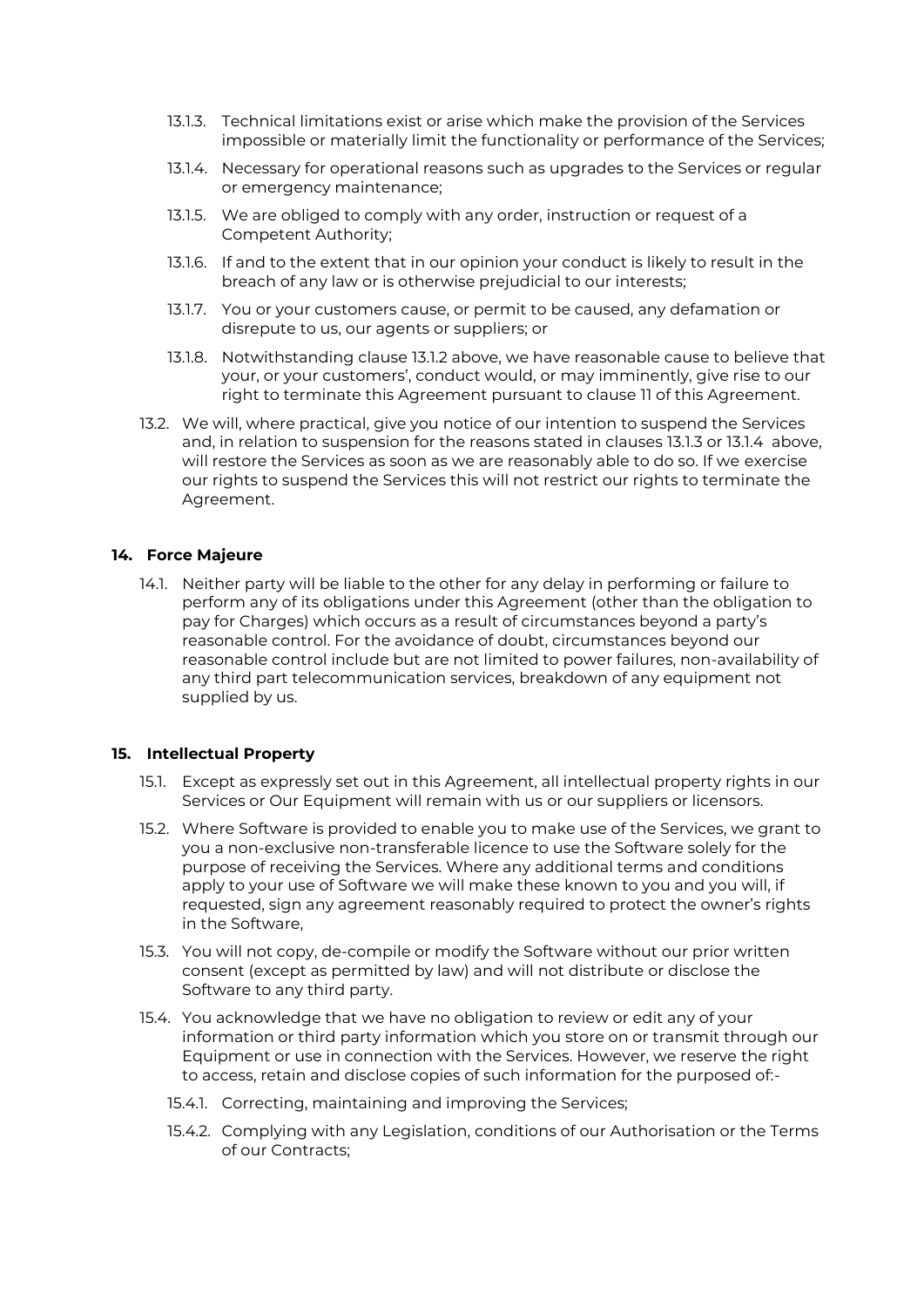- 15.4.3. Observing the performance of the Services including for Service Level monitoring;
- 15.4.4. Retaining a record of activity on our Equipment or systems;
- 15.4.5. Complying with any request for information or disclosure from a court or other appropriately authorised body;
- 15.4.6. Ensuring that you are complying with our Acceptable Use Policy.

# <span id="page-10-1"></span><span id="page-10-0"></span>**16. Confidentiality**

- 16.1. Neither party will disclose to any third party without the prior written consent of the other party any Confidential Information which is received from the other party as a result of this Agreement. Both parties agree that any Confidential Information received from the other party will only be used for the purposes of providing or receiving services. These restrictions will not apply to any information which:-
	- 16.1.1. Is or becomes generally available to the public other than as a result of the breach of an obligation under this clause [16;](#page-10-0) or
	- 16.1.2. Is acquired from a third party who owes no obligation of confidence in respect of the information; or
	- 16.1.3. Is or has been independently developed by the recipient.
- 16.2. Notwithstanding clause [16.1](#page-10-1) of this Agreement, either Party shall be entitled to disclose Confidential Information to a third party to the extent that this is required by any court of competent jurisdiction or by a governmental or regulatory authority, or where there is a legal right, duty or requirement to disclose such Confidential Information.
- 16.3. This clause [16](#page-10-0) shall survive the termination of this Agreement for a period of three (3) years.

# **17. Limitation of Liability**

- 17.1. We are not liable to you whether under this Agreement, tort (including negligence) or otherwise for direct or indirect loss of profits, anticipated profits, business, goodwill or anticipated savings, or for any indirect or consequential loss or damage including, but not limited to, claims against you from third parties and loss of or damage to your data even if such loss was reasonably foreseeable or we had been advised of the possibility of you incurring the loss.
- 17.2. If all or any part of the Services are faulty, unavailable, or interrupted we will use its reasonable endeavours to restore the Services. We will not be liable for faults in your telecommunication equipment which prevent access except expressly set out in this Agreement and to the extent permissible by law all other warranties, terms and conditions whether express or implied by law, custom or otherwise are excluded.
- 17.3. We are not liable to you in contract or tort (including negligence) for any acts or omissions of you or any party other than us, including other providers of telecommunications, computers or other equipment or services including internet services.
- 17.4. Each provision of this Agreement excluding or limiting our liability operates separately. If any provision of this Agreement is held to be invalid in whole or part such provision will be deemed not to form a part of the Agreement. In any event the enforceability of the remainder of the Agreement will not be affected.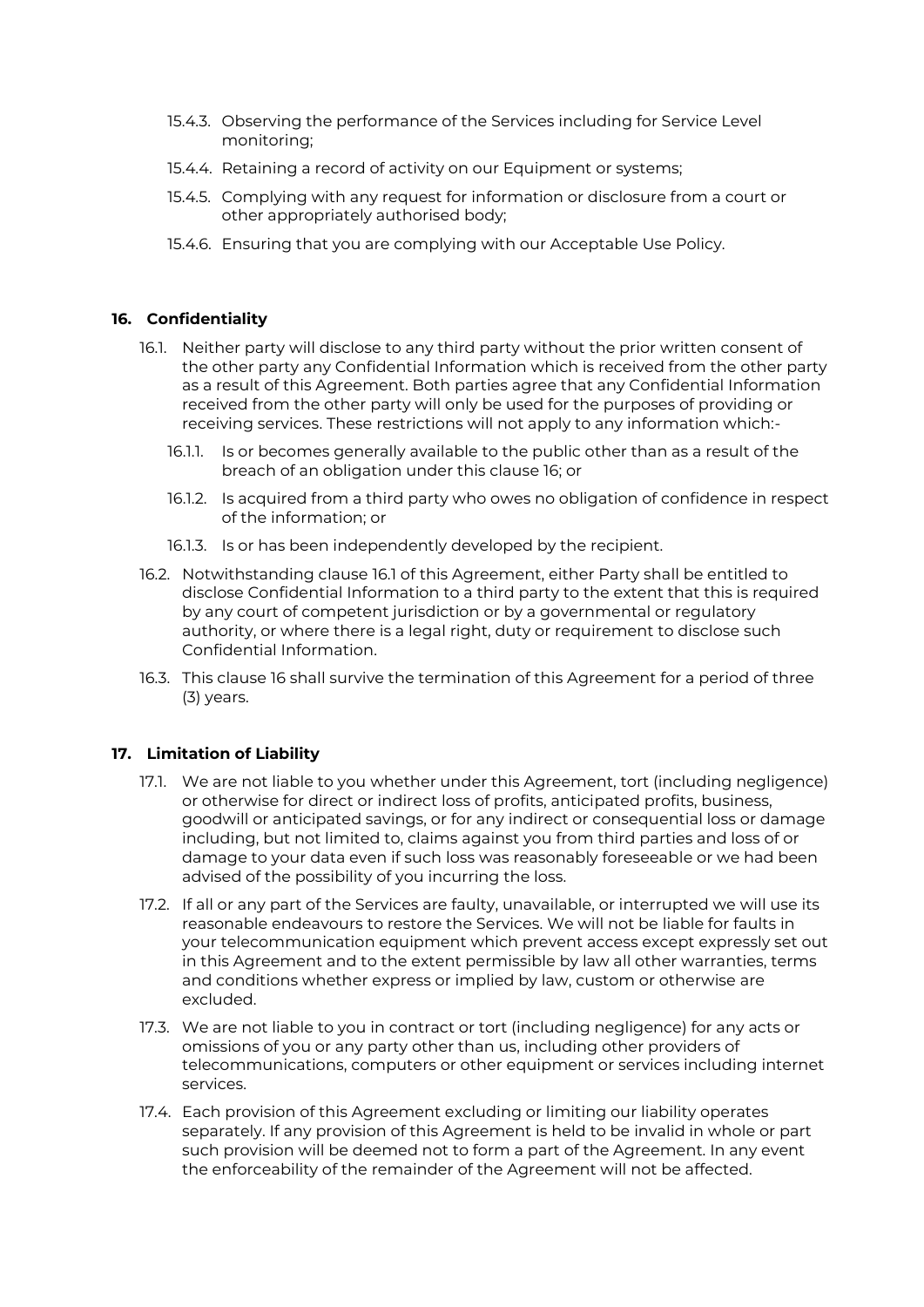- 17.5. You must bring any legal proceedings against us arising from this Agreement within ninety (90) days from the date when you first become aware of the facts giving rise to the liability or alleged liability or within the relevant statutory limitation period whichever is the earlier.
- 17.6. Subject to clause 17.4 of this Agreement, no delay in enforcing any of the provisions of this Agreement will affect or restrict either party's rights arising under this Agreement. No waiver of any provision of this Agreement will be effective unless made in writing.

### <span id="page-11-0"></span>**18. Non-Solicitation**

- 18.1. Neither Party shall, and shall procure that any Associated Company shall not:
	- 18.1.1. employ or engage, or attempt to employ or engage, any employee of the other Party; or.
	- 18.1.2. solicit the business of the other Party's customers (save for where clause [12.2](#page-8-1) of this Agreement applies);

for the duration of this Agreement and for one (1) year following its termination

18.2. Clause [18](#page-11-0) of this Agreement shall not apply where the employee or customer of a Party has responded to an advertisement placed by the other Party or responded to any agent acting for the other Party, where the advertisement has been placed, or the agent is acting, in good faith.

# **19. Assignment**

- 19.1. We may assign, sub-contract or otherwise transfer this Agreement or any part of it to any third party in our absolute discretion provided that, for a transfer or an assignment, the transferee or the assignee is an affiliate.
- 19.2. You may not assign, sub-licence or otherwise transfer this Agreement or any of your rights or obligations arising under it without our prior written consent.

# **20. Variation**

- 20.1. We may vary this Agreement upon written notice to you to effect to any relevant decision by a Competent Authority;
- 20.2. Any other variation to this Agreement shall only be valid if made in writing between the Parties.

#### **21. Entire Agreement**

- 21.1. This Agreement supersedes all prior agreements, undertakings and representations between the parties and constitutes the entire agreement between the parties relating to its subject matter (except that neither party excludes liability for any fraudulent pre-contractual misrepresentations on which the other party can be shown to have relied).
- 21.2. A third party which is not a party to this Agreement has no rights under the Contracts (Rights of Third Parties) Act 1999 to enforce any term of this Agreement.
- 21.3. In the event and to the extent of any conflict between the General Terms and the Order then Our General Terms will take precedence as published on our website at [www.fuse2.net](http://www.fuse2.net/)